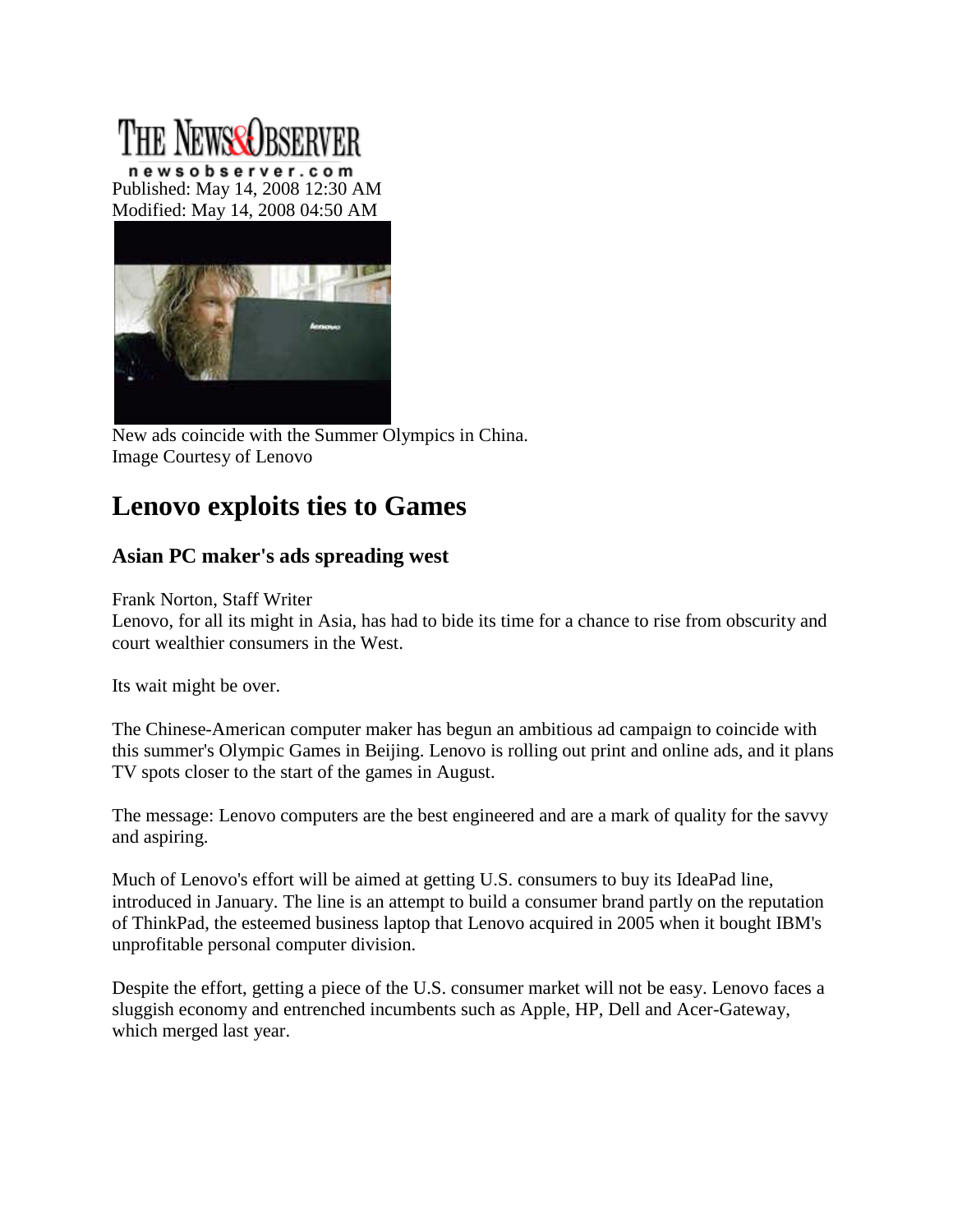"I like their branding package, and I think they've done as good a job as they can," said Roger Kay, a computer industry consultant and founder of Endpoint Technologies Associates. "Whether that's enough to launch the company into the U.S. consumer market is open to debate."

Lenovo, which has world headquarters in Morrisville and Beijing, has made the ThinkPad business profitable since buying it three years ago. But it needs a strong consumer product to complement business sales. It has barely scratched the U.S. consumer market, where the company has less than a 1 percent share.

The Olympic Games are a rare, if not pivotal, opportunity for the brand to define itself beyond Asia, said Craig Merrigan, head of Lenovo's consumer products lines.

Rather than compete on cost, Lenovo is aiming the new IdeaPad line at affluent, sophisticated buyers in Europe, Australia and the United States, where almost all revenue still comes from the acquired IBM business.

## **Building brand loyalty**

The approach is similar to Apple's strategy of exploiting the high end of the consumer market, where margins are fattest and brand loyalty runs deep.

"If people view PCs as an assembly of standardized parts, they're not going to be willing to pay much for one versus another," said Lenovo's Merrigan. "But if they're considering how the computer reflects on them or is an expression of their personality and values, there's brand loyalty, emotional excitement and, frankly, a more profitable product."

Apple reaps five times the operating profit from PCs priced over \$1,200 than from those under \$1,200, according to Technology Business Researchers.

Lenovo would love to achieve the same. Its designers have infused IdeaPads with bright colors, sleek edges and durable and relatively fast insides. All three models feature a facial-recognition security system that Lenovo execs say distinguishes the line from competitors. The TV ads will emphasize face recognition as a key feature. Merrigan would not disclose the cost of Lenovo's global ad campaign but said it is the company's largest ad investment.

Merrigan also said U.S. IdeaPad sales are ahead of target, but he declined to provide details. Industry analysts say it may take at least a year for Lenovo to generate enough buzz around IdeaPad to materially boost sales.

That's partly because recession-minded consumers in the U.S. will curtail spending more quickly than large corporations, whose budgets are set annually. That will make it harder for Lenovo to ramp up IdeaPad sales quickly, Technology Business Researchers said.

What won't help sales is that the new line is priced rather high compared with products from HP, Dell and Acer, analysts say.